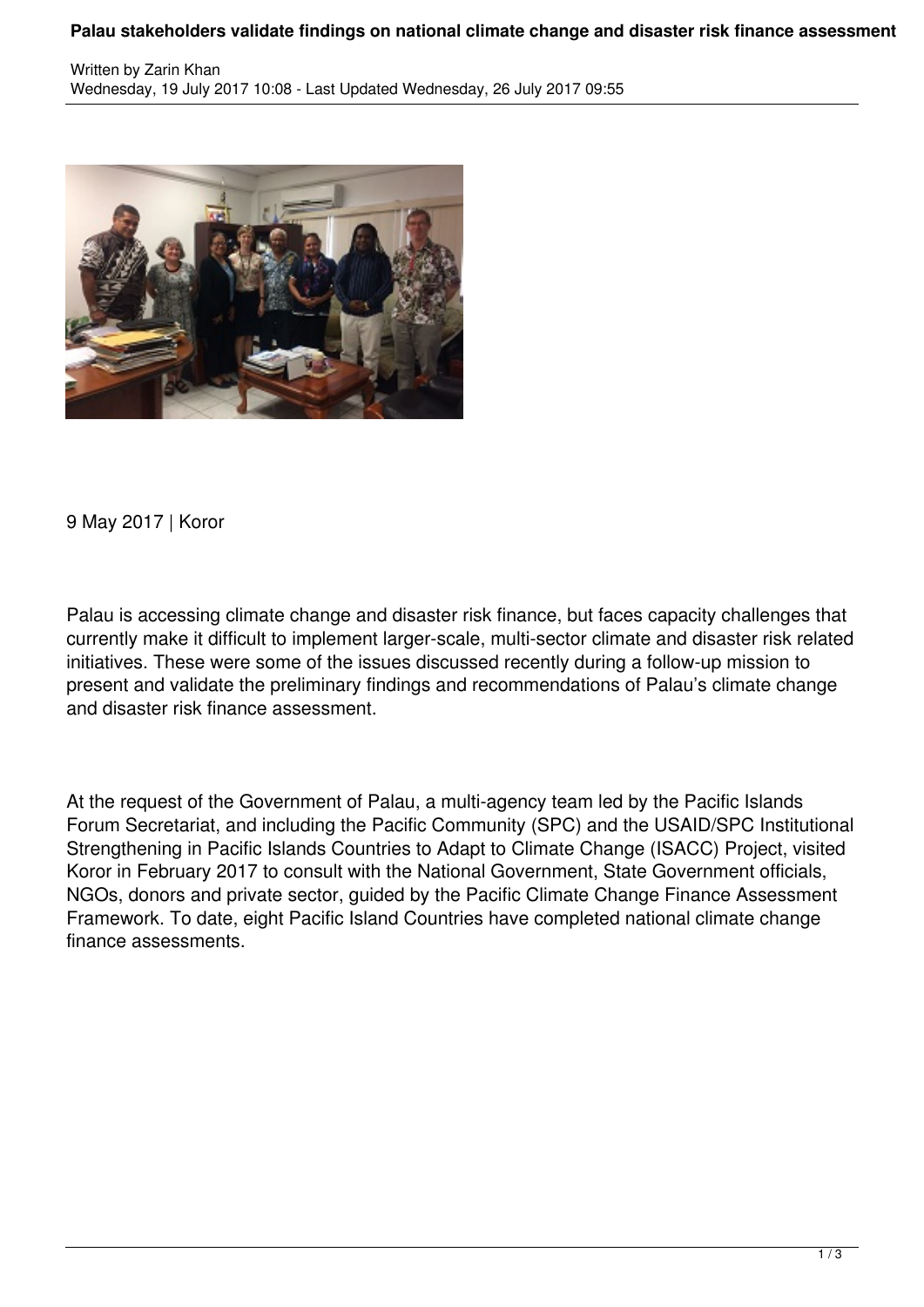## **Palau stakeholders validate findings on national climate change and disaster risk finance assessment**

Written by Zarin Khan Wednesday, 19 July 2017 10:08 - Last Updated Wednesday, 26 July 2017 09:55

Casmir Remengesau, Director of the Bureau of Budget and Planning, Ministry of Finance thanked the team for their efforts in undertaking the assessment and providing the preliminary findings for validation. He acknowledged that the findings captured the current efforts of Palau in progressing and strengthening their climate change work. A briefing was also provided to Mr. Elbuchel Sadang, Minister of Finance who reiterated that "climate change is one of the top issues for Palau and the assistance the assessment can provide in highlighting this at the national level is much appreciated."

The preliminary findings show that Palau has accessed considerable grant funding over the past eight years for climate change and disaster risk management initiatives, but is at the lower range of what other Pacific Island Countries are accessing. The support is largely project-based with the majority being small-sized grants. Most external support for climate change and disaster risk activities comes from bilateral sources, with a focus on climate change adaptation. A significant portion of the funds accessed is outside of the direct purview of the national budget.

Palau has been a vocal and active participant in the regional and international climate change and disaster risk management fora and the recently adopted national Climate Change Policy provides the overarching policy framework for national climate change action.

However, like other Small Island States, human capacity is a major challenge for Palau, with implications for effective implementation. Embedding a capacity building component in all future project proposals to be implemented in Palau may present one opportunity for addressing this issue. Palau also has an opportunity to build on policies and programs that focus on culture, youth, elderly, people with disabilities and gender mainstreaming to strengthen its social sector capacity and its reach to climate change and disaster risk management.

There has been widespread support for this assessment with government, civil society, private sector and development partners working closely together. The final report and associated recommendations will assist the Government in strengthening access to international and domestic finance resources to facilitate climate change and disaster risk reduction programmes and initiatives.

The USAID/SPC ISACC Project, as well as other partners including the USAID Climate Ready Project, will support the implementation of the assessment's findings in Palau. The final report will be presented to the Republic of Palau Government in June 2017.